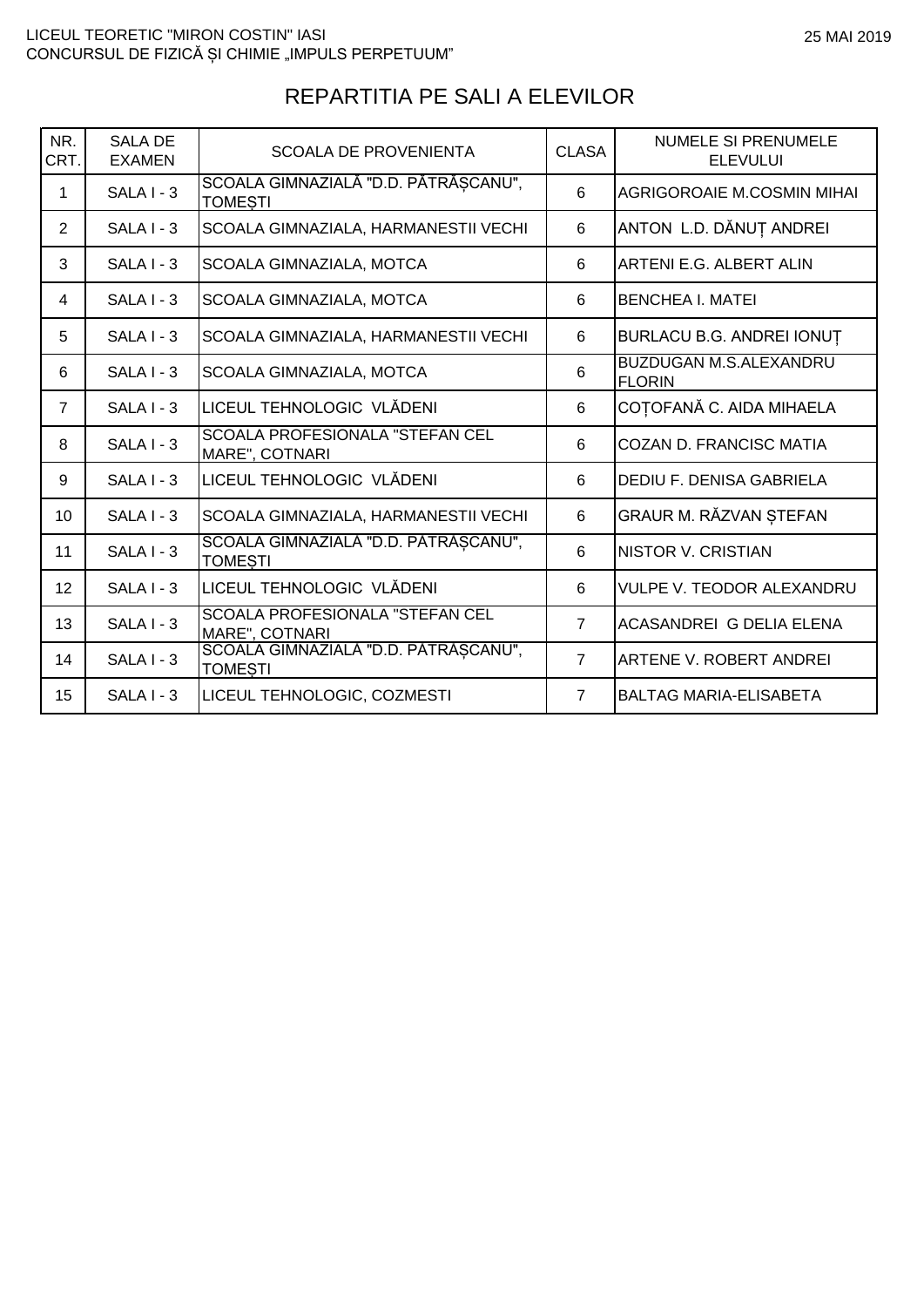| NR.<br>CRT.    | <b>SALA DE</b><br><b>EXAMEN</b> | <b>SCOALA DE PROVENIENTA</b>                             | <b>CLASA</b>   | <b>NUMELE SI PRENUMELE</b><br><b>ELEVULUI</b> |
|----------------|---------------------------------|----------------------------------------------------------|----------------|-----------------------------------------------|
| 1              | SALA I - 4                      | LICEUL TEHNOLOGIC VLĂDENI                                | $\overline{7}$ | BĂETU I. IOANA MINA                           |
| 2              | $SALAI - 4$                     | <b>SCOALA PROFESIONALA "STEFAN CEL</b><br>MARE", COTNARI | $\overline{7}$ | BĂRBĂCUȚ F IOANA DENISA                       |
| 3              | $SALA I - 4$                    | LICEUL TEHNOLOGIC VLĂDENI                                | $\overline{7}$ | BOLOCAN O.N. ADINA MARIA                      |
| 4              | SALA I - 4                      | Iliceul tehnologic vlădeni                               | $\overline{7}$ | <b>BURLACU I. DARIA IZABELA</b>               |
| 5              | $SALAI - 4$                     | SCOALA GIMNAZIALĂ "D.D. PĂTRĂȘCANU",<br><b>TOMESTI</b>   | $\overline{7}$ | COBILIȚĂ G. RAREȘ GEORGE                      |
| 6              | SALA I - 4                      | SCOALA PROFESIONALA "STEFAN CEL<br>MARE", COTNARI        | $\overline{7}$ | COCÎRȚĂ E DIMITRIE                            |
| $\overline{7}$ | $SALA I - 4$                    | SCOALA GIMNAZIALA, HARMANESTII VECHI                     | $\overline{7}$ | <b>DUMITRASCU G. DANIELA</b><br>MĂDĂLINA      |
| 8              | SALA I - 4                      | SCOALA GIMNAZIALĂ "D.D. PĂTRĂȘCANU",<br><b>TOMESTI</b>   | $\overline{7}$ | ENEA R. ALEXANDRU CASIAN                      |
| 9              | SALA I - 4                      | LICEUL TEHNOLOGIC VLĂDENI                                | $\overline{7}$ | <b>GOCIMAN C. VICTOR</b><br><b>CONSTANTIN</b> |
| 10             | SALA I - 4                      | SCOALA GIMNAZIALĂ "D.D. PĂTRĂȘCANU",<br><b>TOMESTI</b>   | $\overline{7}$ | <b>ILIE C. ELENA</b>                          |
| 11             | SALA I - 4                      | SCOALA GIMNAZIALA, MOTCA                                 | $\overline{7}$ | IONEASA I. ADRIAN NICUSOR                     |
| 12             | SALA I - 4                      | SCOALA GIMNAZIALĂ "D.D. PĂTRĂȘCANU",<br><b>TOMESTI</b>   | $\overline{7}$ | <b>IVAN R. ELENA CRISTINA</b>                 |
| 13             | $SALA I - 4$                    | LICEUL TEHNOLOGIC VLĂDENI                                | $\overline{7}$ | LAZĂR O. ANDREEA RALUCA                       |
| 14             | SALA I - 4                      | LICEUL TEHNOLOGIC VLĂDENI                                | $\overline{7}$ | LĂTĂIANU F. ALEXANDRA ELENA                   |
| 15             | SALA I - 4                      | SCOALA GIMNAZIALA, MOTCA                                 | $\overline{7}$ | <b>MATASARU C. MAURA</b>                      |

## REPARTITIA PE SALI A ELEVILOR